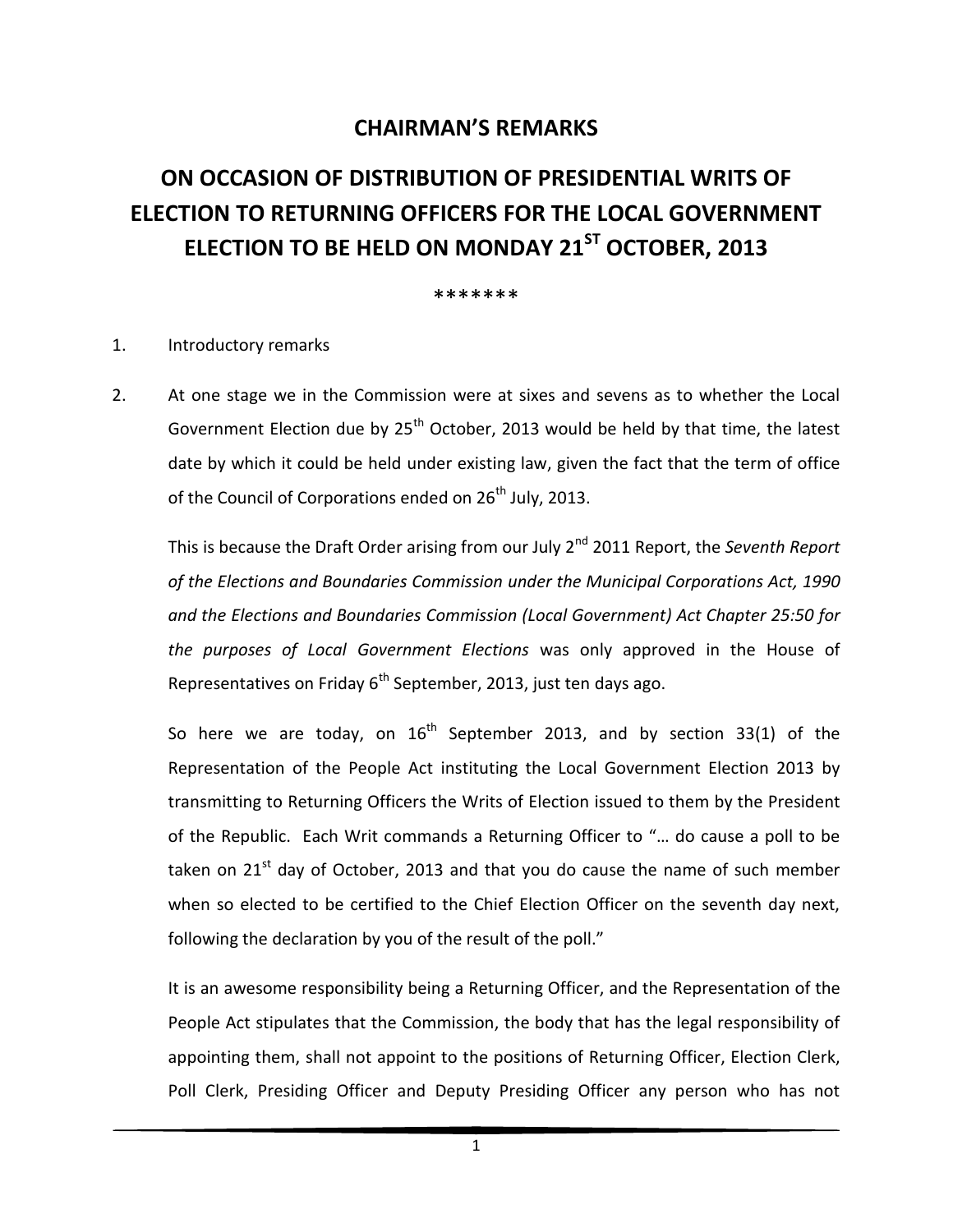completed to the satisfaction of the Commission a course of training in the duties which he or she will be required to perform in that office.

By now all Returning Officers and Election Clerks here present would have received some kind of training in the duties they are expected to perform. For those who performed the duties before, the power-point presentation made this morning to you by the acting Assistant Chief Election Officer would have served as a refresher course. For the novices I trust that the presentation would have whetted your appetite enough to cause you to consult the *Handbook for Returning Officers and Election Clerks*. The Handbook was prepared using the Representation of the People Act, Chap. 2:01 (ROP) and its subsidiary legislation, the latter including the Election Rules and the Prescribed Forms Rules, so all of you might wish to consult with the ROP which is the authority.

Normally at the end of every election the Commission engages its Returning Officers and others in a Feedback Session. To digress, feedback sessions are useful management tools. Consider the four basic steps in management:

#### **Planning : Action : Results : Analysis of Performance**

### **(P.A.R.A.) for short**

Through feedback one obtains the difference between the results actually obtained and those of the planned action, the object being to adjust the Plan to achieve the desired result. I gave you that little mini-lecture, as it were, in order to deal with the feedback from the Returning Officer, Mr. Everil Ross, of the Chaguanas West By-Election held last July 29<sup>th</sup>.

This feedback came in the form of a Paper on Observations and Suggestions, copies of which will now be distributed to you. Also being distributed are copies of a list of stepby-step instructions which Mr. Ross prepared as an aid to Presiding Officers at the close of polls.

2